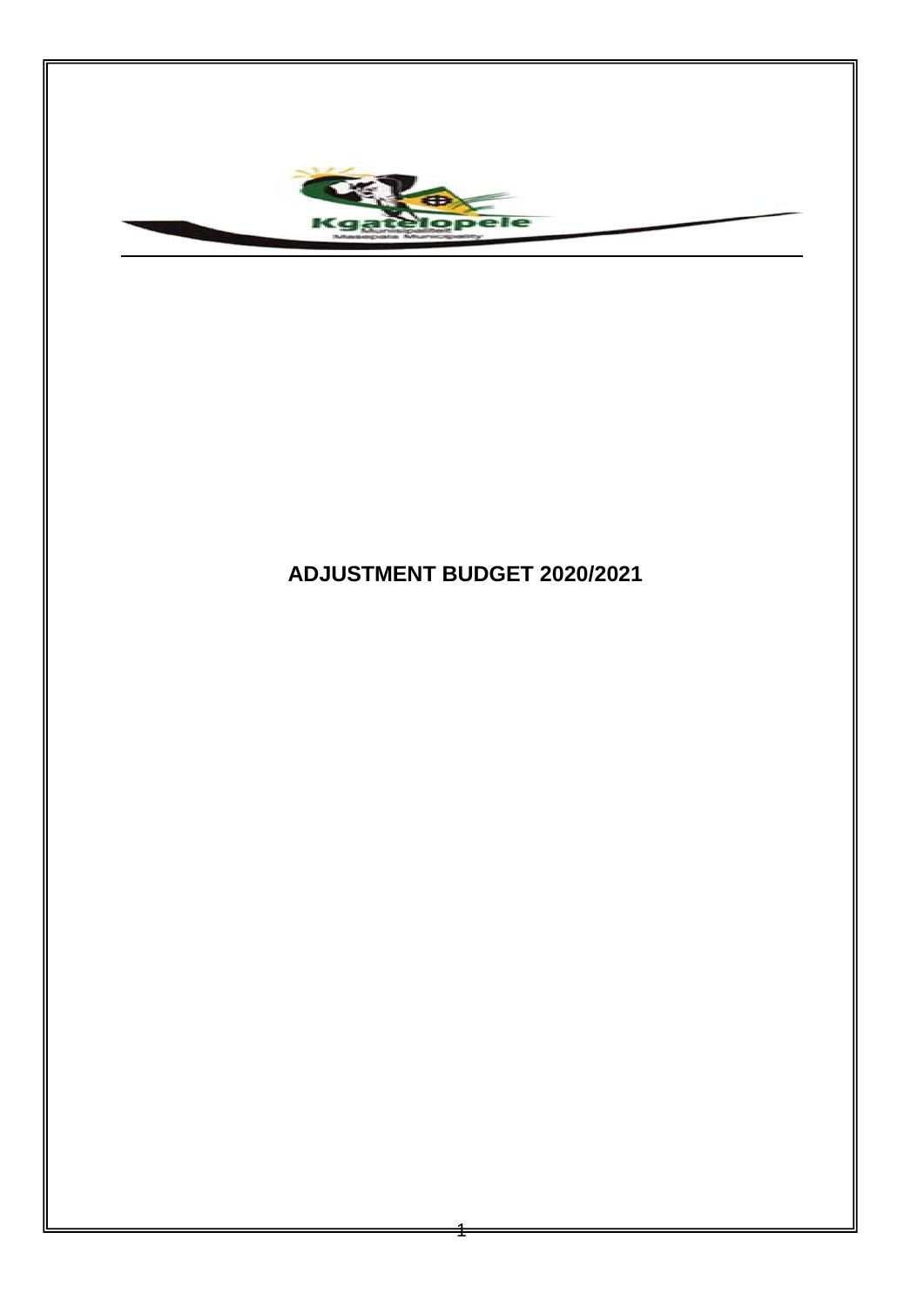### **1. INTRODUCTION**

Section 72(1) of the Municipal Finance Management Act (MFMA) requires from the Accounting Officer of the Municipality, to submit a mid-year budget assessment report to the Mayor before the 25th of January each year on the state of the municipality's budget based on the section 71 reports submitted; the municipality's service delivery performance during the first half of the financial year taking the service delivery targets and performance indicators set in the service delivery and budget implementation plan into account; and, the previous year's (2019/2020) annual report.

Section 28 of the MFMA determines that:

"(1) A municipality may revise an approved annual budget through an adjustments budget.

- (2) An adjustments budget
	- a) Must adjust the revenue and expenditure estimates downwards if there is material under-collection of revenue during the current year
	- b) May appropriate additional revenues that have become available over and above those anticipated in the annual budget, but only to revise or accelerate spending programmes already budgeted for
	- c) May, within a prescribed framework, authorise unforeseeable and unavoidable expenditure recommended by the mayor of the municipality
	- d) May authorise the utilisation of projected savings in one vote towards spending under another vote
	- e) May authorise the spending of funds that were unspent at the end of the past financial year where the under-spending could not reasonably have been foreseen at the time to include projected roll-overs when the annual budget for the current year was approved by the council
	- f) May correct any errors in the annual budget and
	- g) May provide for any other expenditure within a prescribed framework

(3) An adjustments budget must be in a prescribed format [Schedules B1 to B10 attached as Appendix A to the Adjustments Budget Report]. Adjustments Budget 2020/21.

(4) Only the mayor may table an adjustments budget in the municipal council, but an adjustments budget in terms of subsection (2)(b) to (g) may only be tabled within any prescribed limitations as to timing and frequency [before 28 February 2021].

(5) When an adjustments budget is tabled, it must be accompanied with –

- a) An explanation how the adjustments budget affects the annual budget;
- b) A motivation of any material changes to the annual budget;
- c) An explanation of the impact of any increased spending on the annual budget and the annual budget for the next two financial years; and
- d) Any other supporting documentation that may be prescribed.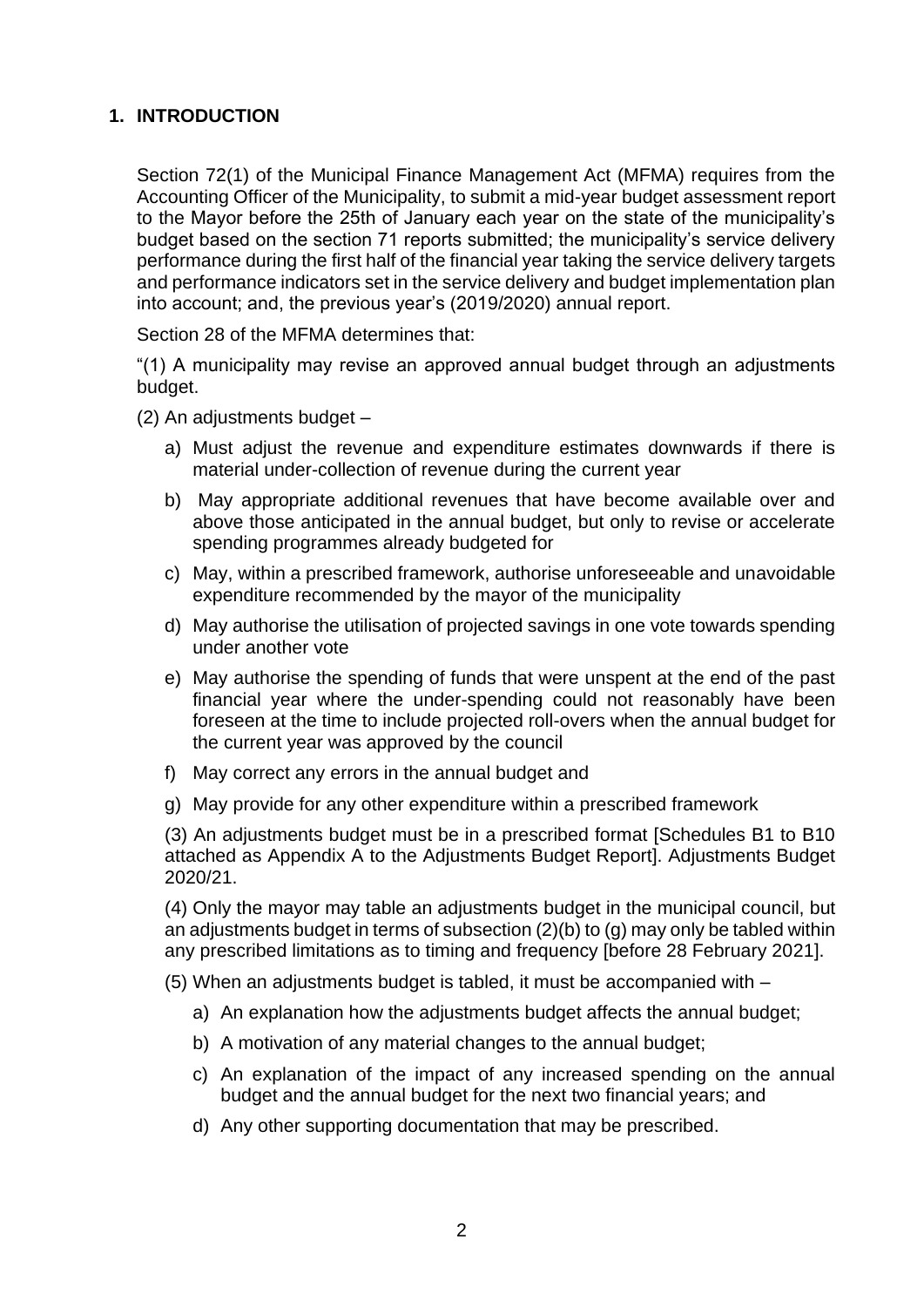(6) Municipal tax and tariffs may not be increased during a financial year except when required in terms of a financial recovery plan."

The annual operating and capital budget have been evaluated and adjusted based on the abovementioned legislative requirements.

Section 54 of the MFMA requires of the Mayor to consider the Section 71 and 72 reports and to take appropriate action, if needed, to ensure that the approved budget is implemented in accordance with the SDBIP. Section 23(1) of the Municipal Budget and Reporting Regulations determines that – "An adjustments budget referred to in section 28(2)(b), (d) and (f) of the Act may be tabled in the municipal council at any time after the mid-year budget and performance assessment has been tabled in the council, but not later than 28 February of the current year."

### **2. ADJUSTMENT BUDGET 2020/2021**

This report is a summary of the main budget issues arising from the monitoring process. It compares the process of the budget to the projections contained in the Service Delivery and Budget Implementation Plan (SDBIP). No taxes or tariffs are to be adjusted.

The table below is the original budget and the proposed adjustment for the 2020/2021.

| <b>Description</b>                                                     | <b>Total Budget 2020/2021</b><br>R'000 | <b>Adjustment Budget</b><br>2020/2021 |
|------------------------------------------------------------------------|----------------------------------------|---------------------------------------|
| <b>Total Revenue</b><br><b>(Excluding Capital</b><br><b>Transfers)</b> | R 116 831                              | R 116 715                             |
| <b>Total Operating</b><br><b>Expenditure</b>                           | R 116 455                              | R 116 205                             |
| <b>Total Capital Expenditure</b>                                       | R 19 020                               | R 21 845                              |

The 2020/21 proposed adjustment is a downward adjustment, from R 116 831 018 to

R 116 715 269 and the anticipated expenditure decreased from R 116 455 686 to

R 116 205 235. Total capital grant expenditure has increased from R 18 020 000 to R 21 845 438 due to the approval of the MIG rollover.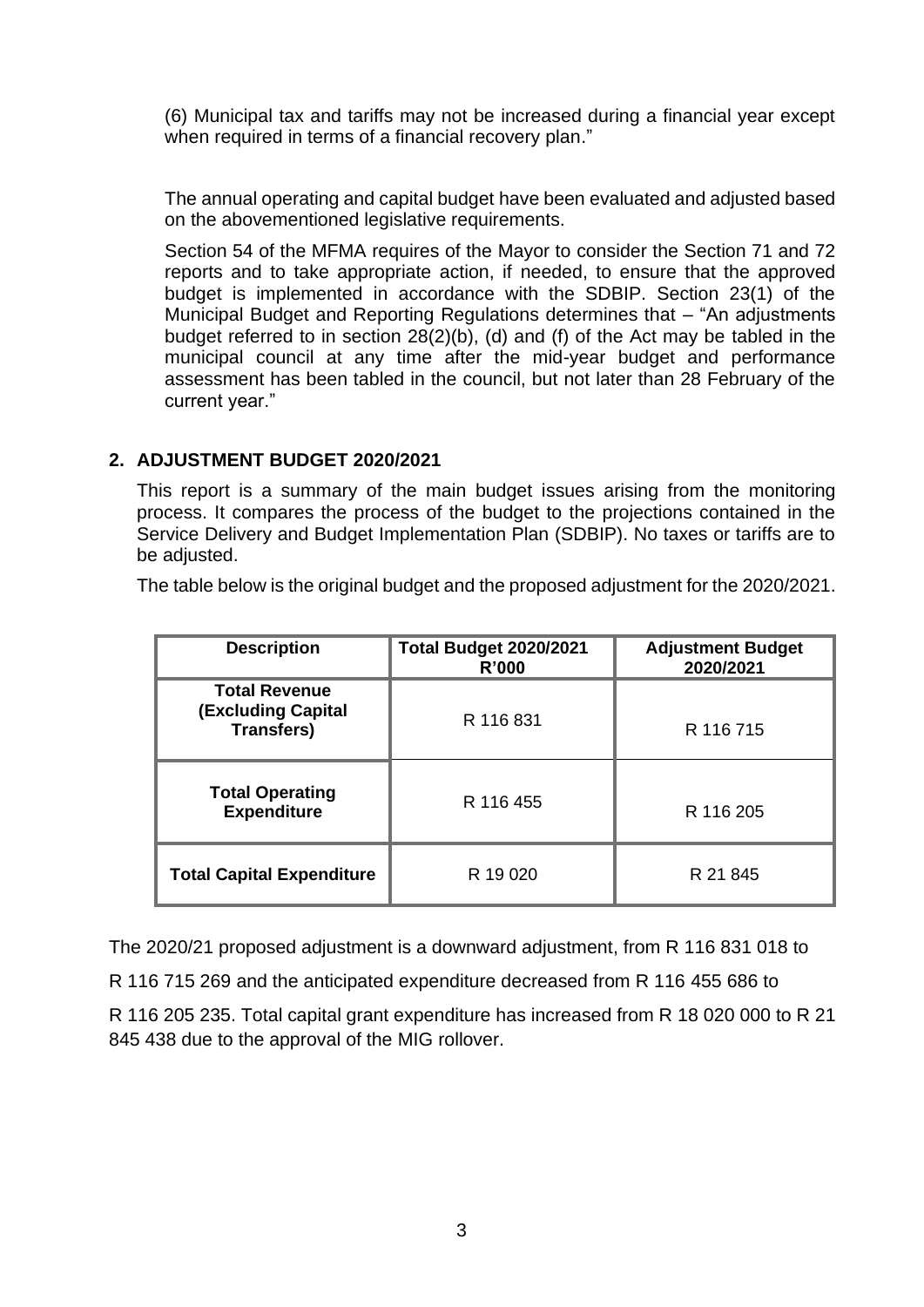| <b>Budget Items</b>                    | <b>Origina Budget</b><br>2020/2021 | <b>Adjusted Budget</b><br>(COVID-19) | <b>Adjusted Budget</b><br>2020/2021<br>(2nd Adjusted) |
|----------------------------------------|------------------------------------|--------------------------------------|-------------------------------------------------------|
| Property rates                         | 20,474,248                         | 20,474,248                           | 20,474,248                                            |
| Service charges - electricity revenue  | 33,198,457                         | 33,198,457                           | 33,198,457                                            |
| Service charges - water revenue        | 8,545,681                          | 8,545,681                            | 8,545,681                                             |
| Service charges - sanitation revenue   | 4,373,919                          | 4,373,919                            | 4,373,919                                             |
| Service charges - refuse revenue       | 8,247,158                          | 8,247,158                            | 8,247,158                                             |
| Service charges - other                |                                    |                                      |                                                       |
| Rental of facilities and equipment     | 599,411                            | 599,411                              | 359,646                                               |
| Interest earned - external investments | 829,089                            | 829,089                              | 829,089                                               |
| Interest earned - outstanding debtors  | 2,044,445                          | 2,044,445                            | 2,453,334                                             |
| Dividends received                     |                                    |                                      |                                                       |
| Fines, penalties and forfeits          | 608,660                            | 608,660                              | 608,660                                               |
| Licences and permits                   | 353,140                            | 353,140                              | 730,879                                               |
| Agency services                        | 392,378                            | 392,378                              | 392,378                                               |
| Transfers and subsidies                | 28,749,000                         | 32,115,000                           | 32,372,000                                            |
| Other revenue                          | 4,598,076                          | 4,598,076                            | 3,678,460                                             |
| Gains on disposal of PPE               | 451,360                            | 451,360                              | 451,360                                               |
| <b>TOTAL</b>                           | 113,465,021                        | 116,831,021                          | 116,715,269                                           |

### *2.1 Revenue adjustment by line*

The anticipated revenue for property rates will remain the same, the municipality has started with the compilation of the 1<sup>st</sup> supplementary roll for the general valuation roll released in 2019. Service chargers which include prepaid electricity will also remain the same, based on the actual billing that the municipality has billed for the first 6 months of the financial year.

Rental of facilities and equipment anticipated revenue is reduced as public gatherings are prohibited rental of halls need to be adjusted downwards.

Interest from outstanding debtors, there has been an increase in the interest that is charged on outstanding debtors, as the debtors book increases. Water services has the most interest charge followed by sanitation and refuse.

Government grants & subsidies is adjusted upwards as the allocation to the library has been adjusted.

This adjustment includes the COVID relief that was given to municipalities.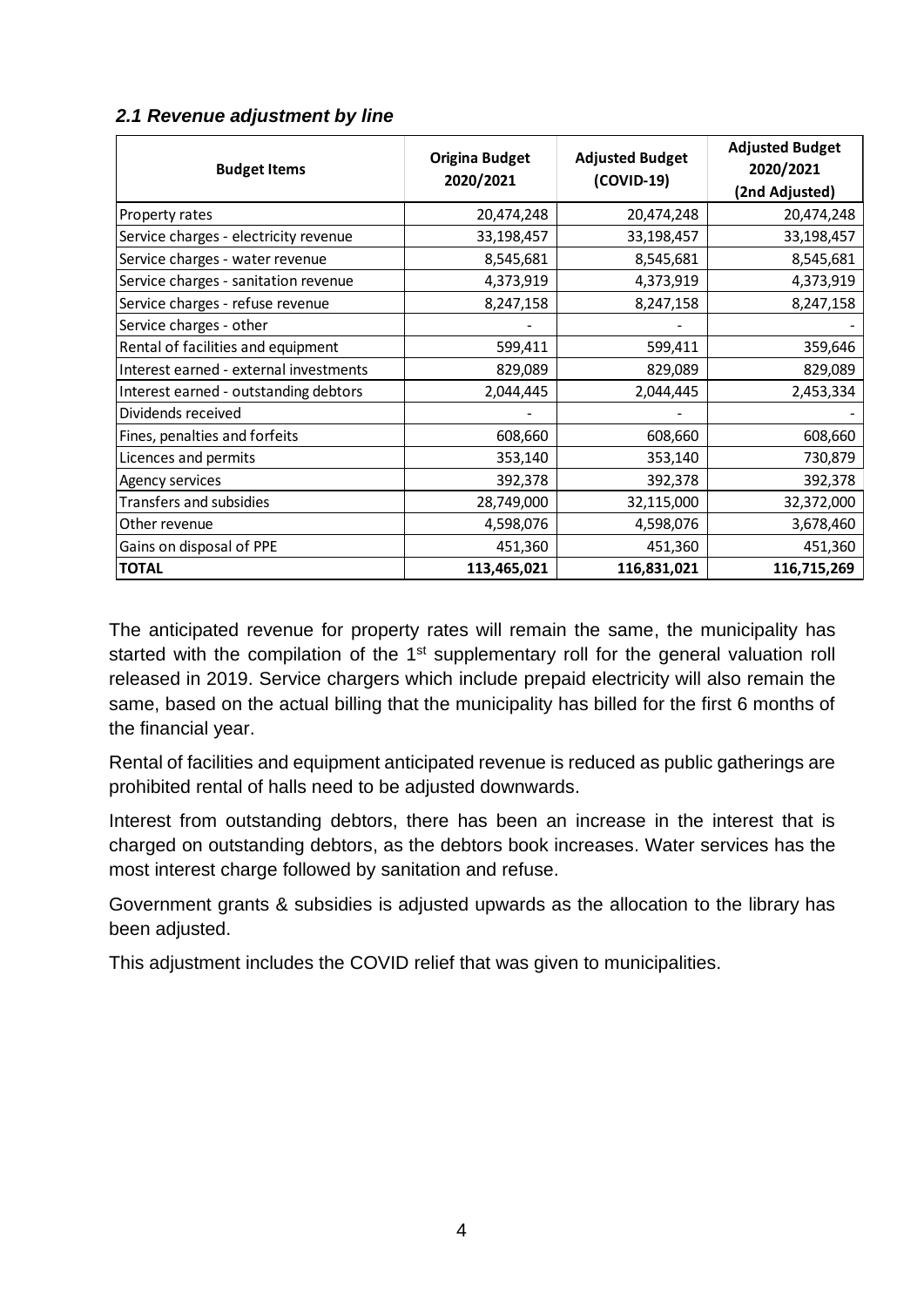## *2.2 Expenditure adjustment by line*

| <b>Total Operating Expenditure</b> | <b>Origina Budget</b><br>2020/2021 | <b>Adjusted Budget</b><br>(COVID-19) | <b>Adjusted Budget</b><br>2020/2021<br>(2nd Adjusted) |
|------------------------------------|------------------------------------|--------------------------------------|-------------------------------------------------------|
| Employee related costs             | 37,751,607                         | 38,401,607                           | 38,311,603                                            |
| Remuneration of councillors        | 2,607,550                          | 2,607,550                            | 2,607,550                                             |
| Debt impairment                    | 5,589,859                          | 5,589,859                            | 5,589,859                                             |
| Depreciation & asset impairment    | 12,535,184                         | 12,535,184                           | 12,535,184                                            |
| Finance charges                    | 132,967                            | 132,967                              | 199,450                                               |
| <b>Bulk purchases</b>              | 21,050,682                         | 21,050,682                           | 21,050,682                                            |
| Other materials                    | 3,332,765                          | 4,073,765                            | 3,055,323                                             |
| <b>Contracted services</b>         | 11,910,482                         | 13,364,482                           | 14,155,482                                            |
| <b>Transfers and subsidies</b>     |                                    | 150,000                              | 150,000                                               |
| Other expenditure                  | 18,380,102                         | 18,550,102                           | 18,550,102                                            |
| Loss on disposal of PPE            |                                    |                                      |                                                       |
| <b>TOTAL</b>                       | 113,291,199                        | 116,456,199                          | 116,205,235                                           |

The salaries of public office bearers and senior managers has not been adjusted as there has not been a circular issued on the upper limits respectively. An adjustment is also done for the 3 months SDL relief the municipality received.

Finance chargers will be adjusted upwards, as the outstanding debt to Auditor General increases.

Bulk purchase will remain unchanged.

Other material is adjusted downwards due to the spending patterns of the municipality.

Contracted services are adjusted upwards to due to the cost of the implementation of the financial system and legal services.

### **3. PROJECTS**

#### *3.1 Externally funded projects*

In October 2020 the municipality received approval for the roll over application made on the MIG 2019/20 allocation, in relation to the Establishment of a New Landfill Site.

These items will be adjusted as follows:

| <b>GRANT</b> | <b>PROJECTS</b>                      | 2020/21    | <b>ADJUST</b> | <b>FINAL 2020/21</b> |
|--------------|--------------------------------------|------------|---------------|----------------------|
|              | Establishment of new landfill site & |            |               |                      |
| <b>MIG</b>   | rollover                             | 8,020,000  | 3,825,438     | 11,845,438           |
| EE&D         |                                      | 2,000,000. |               | 2,000,000            |
| <b>WSIG</b>  | Refurbishment of pump station        | 8,000,000  |               | 8,000,000            |
|              |                                      | 18,020,000 | 3,825,438     | 21,845,438           |

This results in an increase of R 3 825 438 in the externally funded projects.